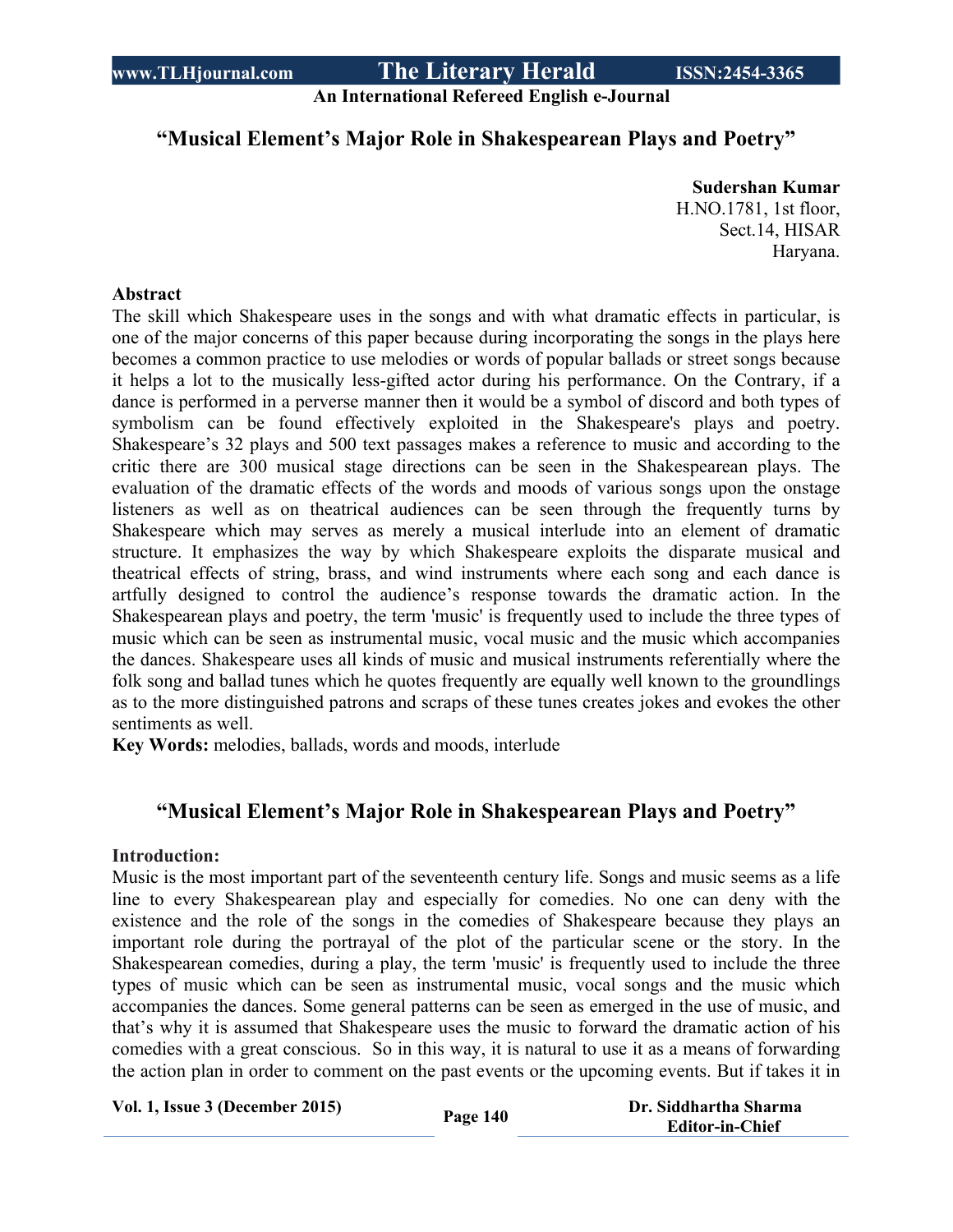## **An International Refereed English e-Journal**

the general form then music, song and dance is used purely for the entertainment purpose in order to put the extraneous effects to the action of the play.

### **Music is a natural and powerful means of expression:**

For Shakespeare, music is a natural and powerful means of expression because he uses it to carry his purpose a little further than the spoken word. Songs, in Shakespearean drama particularly plays a useful and significant role. And the element like 'music' plays an important role in creating him as a genius in the history of English Literature because music proves oxygen for the comic plays for Shakespeare:

> "…The Elizabethan theatre lacked modern front, drop curtains, pictorial painted scenery, and means to change the amount of light. Shakespeare therefore, in several situations introduced songs to get characters on and off the stage gracefully… and also to create atmosphere and to conjure up imaginary stage settings to the audience".

### **Music as a therapy during the Elizabethan era:**

Music works as a therapy for anyone and it is more appropriate to say that it is a sort to relax the distressed mind. It is evidently seen that during the Elizabethan era, the audience also takes the music as a therapy and due to this, 'a fairy song is more than a lullaby' for them. It is more appropriate to say it as a magical lullaby because it is a charm to ward off the evils because it takes the plot of the play in a moving direction where this lullaby extends the thematic contrast to a certain extent. Lullaby serves the purpose to demonstrate the type of the characters because the language, the subject matter and the structure of the roundel everything suggests a song and these songs show the traditional aspects of the lullaby.

#### **Music is a big part of Shakespeare's life:**

Music is a big part of Shakespeare's life and as well as all around him. The music of nature, continually speaks to him and man can never escape by the music of life. There is no other means of communication other than music, which is adequately spoken to peoples of all nations and cultures because music satisfies the need of expression and fulfillment in the human personality. It is no wonder that Shakespeare said purpose fully through the character of Lorenzo by speaking to Jessica in "The Merchant of Venice" that: "*The man that hath no music in himself… Is fit for treasons stratagems' and spoils…*" Being a person of universal appeal, Shakespeare does not seems as overlooked by this universal power of music, whether he belongs to a century which considers music as a required culture and an integral part of man's life, Shakespeare finds it almost necessary to include it within his many masterpieces. Shakespeare, being a product of his time, incorporates the musical spirit into his work abruptly and due to this, signs of the estimate relation between music and poetry can be seen very easily.

#### **The human side, attracts Shakespeare, towards the music:**

In fact, Shakespeare pays his frequent tribute to the power of music by the use of musical terms and his many allusions to musical instruments in the comedies. His excursions in the musical providence inculcates a great joy while watching the comedies and he remains always happy in

|  |  |  |  |  | Vol. 1, Issue 3 (December 2015) |  |
|--|--|--|--|--|---------------------------------|--|
|--|--|--|--|--|---------------------------------|--|

**<sup>1,</sup> 1, Dr. Siddhartha Sharma Page 141 Editor-in-Chief**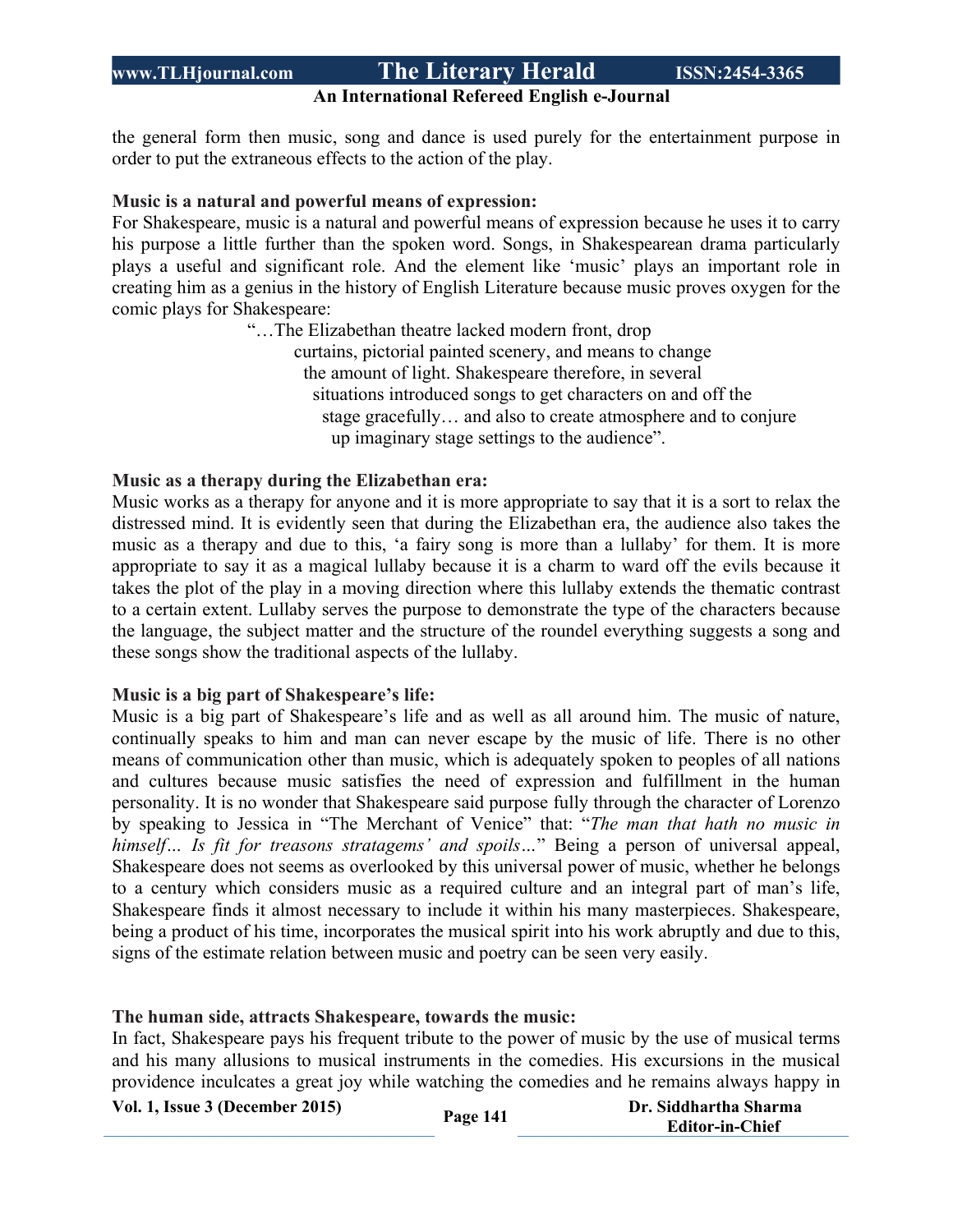## **An International Refereed English e-Journal**

terms of speaking on music and its place in life. According to him, it is the human side which attracts him towards the music and poetry. No one can write like this sensitively whether he is influenced by the music and poetry, but it is Shakespeare, who regards it seriously during the depiction of songs and their incorporations. His art of writing the songs and knowledge about the songs astonishes at once and he does the thing about which the other dramatists talks only.

### **Elizabethan Age of music and poetry:**

The Age of Elizabeth is an age of music and poetry truly, but the music is not the music of great composers, but the native song, the familiar playing of instruments, the continual breaking out into country rounds or court measures. Music has become as an intimate portion of home life because it adequately expresses that the Elizabethan tenaciously held to two faiths: "faith in home and faith in music." These two faiths are the essential means by which thoughtful Elizabethans sought to order their private lives. From 1560 on, pious homes of Puritans can be seen as more depended upon singing of psalms for their enjoyment of music and this custom continued until the long in the home gardens, however, the singing is bound to be more informal. But some exceptions exists everywhere, and in that period also few households are so poor that among the servants no singers or musicians could be found to entertain the master or mistress and music has become a popular and favorite means of relaxation for husband or wife. The example of this is:

> "Mistress, while sitting busily sewing with her maids, often calling one of them to entertain their group by singing or playing on some instrument, particularly the lute, which served as both instrument and decoration in the house".

The Elizabethans have music in their soul, because each village has its own choir as well as a team of bell ringers which seems likely to be the chief pride of the community and during the dinning by the guests, they contributes to the madrigal singing between courses or at the end of the meal. In this way, it is the magic of music which makes life go around for these people, and it is the effect of music in one form or the other that they takes it on the shelves of their libraries" in their rooms so it is seen that musical life overflows into the social life of the Elizabethans. "They had music at dinner, music at supper, music at weddings, music at funeral, music at dawn, music at night. He, who felt not, in some degree, its soothing influences, was viewed as a morose unsocial being whose converse ought to be shunned and regarded with suspicion and distrust".

#### **The enthusiasm of upper, middle and lower classes about music in Shakespeare:**

However, it is evidently seen that musical life is not restricted just to the upper and middle classes of the society. There is plenty of evidence, which shows the enthusiasm of lower classes about music on a large scale. A large number of passages show the zeal of blacksmiths, colliers, cloths workers, tinkers, watchmen, country persons and soldiers.

> "The Elizabethan theatre lacked modern front, drop Curtains, pictorial painted scenery, and means to change The amount of light. Shakespeare therefore, in several Situations introduced songs to get characters on and off the Stage gracefully… and also to create atmosphere and to come-

**Vol. 1, Issue <sup>3</sup> (December 2015) Page <sup>142</sup> Dr. Siddhartha Sharma**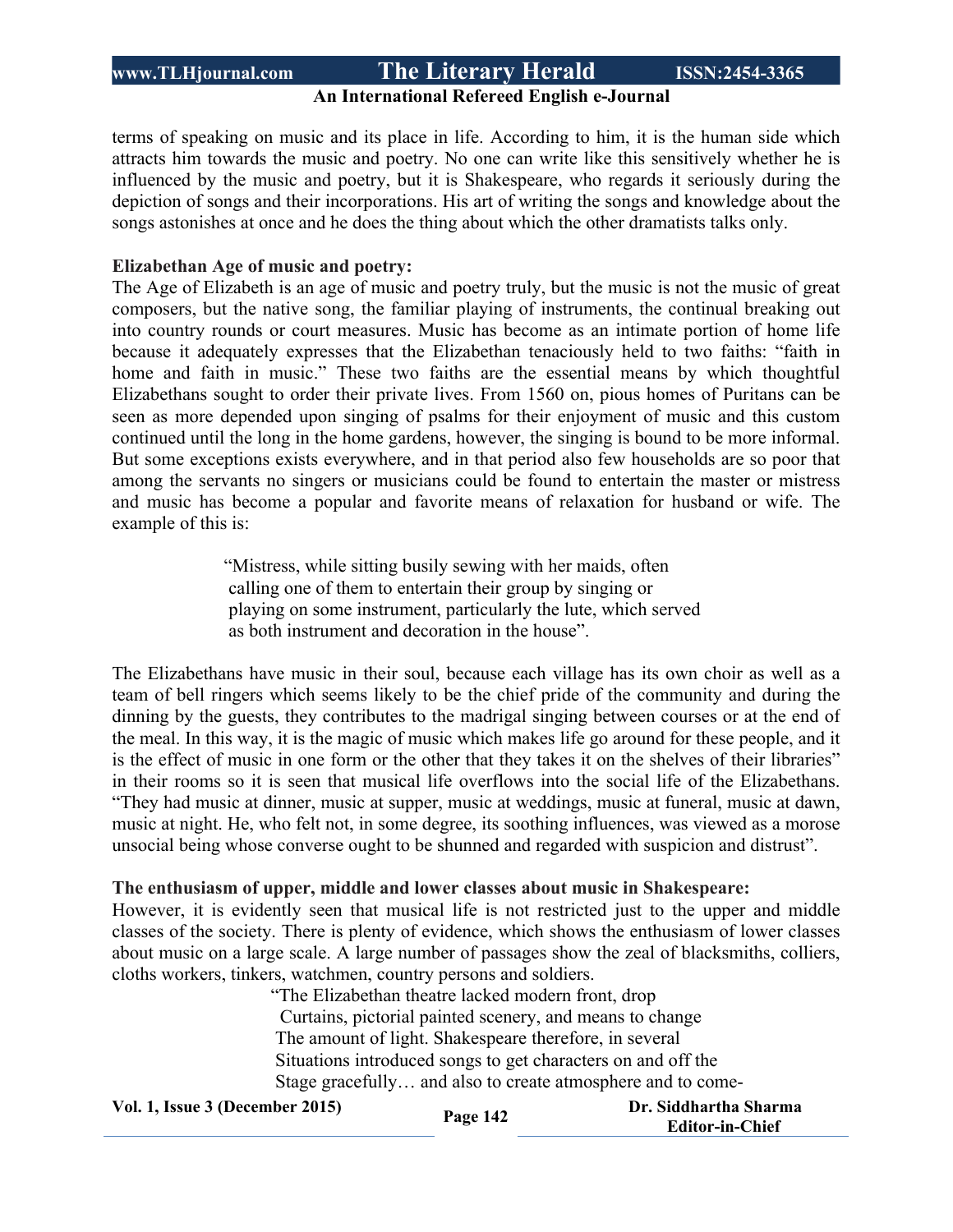## **An International Refereed English e-Journal**

Jure up imaginary stage settings to the audience".

### **The dramatic effects of the words and moods:**

The evaluation of the dramatic effects of the words and moods of various songs upon the onstage listeners as well as on theatrical audiences can be seen through the frequently turns by Shakespeare which may serves as merely a musical interlude into an element of dramatic structure. Some late twentieth-century studies of Shakespeare's plays can be seen as much focused on effects of music and poetry during the performance. Because it emphasizes the way by which Shakespeare exploits the disparate musical and theatrical effects of string, brass, and wind instruments where each song and each dance is artfully designed to control the audience's response towards the dramatic action. Music seems as 'pervasive' in the Shakespearean plays and according to J. L. Styan (1988): Shakespeare's 32 plays and 500 text passages makes a reference to music and poetry, and according to the critic there are 300 musical stage directions can be seen in the Shakespearean plays.

### **The music of the spheres and human virtue:**

If it is to say that the brief introduction to commentary on Shakespeare's music is incomplete without reference to Lorenzo's speech about music and harmony at the beginning of Act V, scene I in 'The Merchant of Venice' is more apt where Greenfield offers a traditional reading of the passage by interpreting it as a Neoplatonic discourse in lyrical form, in the context of the music of the spheres and human virtue. But, Shakespeare mocks the Neoplatonic musical theory and portrays Lorenzo in a manner of attempting to mislead Jessica through "false music".

### **Shakespeare uses all kinds of music and musical instruments:**

In order to performance by vocal music, it can be seen that Shakespeare uses all kinds of music and musical instruments referentially where the folk song and ballad tunes which he quotes frequently are equally well known to the groundlings as to the more distinguished patrons and scraps of these tunes creates jokes and evokes the other sentiments as well. The pathos of Ophelia's madness increases with the knowledge, which probably goes back to childhood, of the folk songs she croons in her distraction. Music and poetry is an integral part of Elizabethan life and as it is today. London publishers can be seen as producing broadside ballads, madrigals, and consort pieces constantly, and most educated people could read the music and play a tune on a recorder, lute, or viola da gamba. The characters which Shakespeare presents are a reflection of his times and they too depends on the music to show the moments of comedy and poignancy, whether it could be a drunken sing-along at a crowded table or it could be a gloomy rhyme borne out of love's disillusionment.

### **Dramatic admiration for music:**

The dramatic admiration for music can be seen clearly in his plays. The last quarter of the sixteenth century, witnesses a tremendous growth of wealth and consequent luxury which leads to the vulgarity and it always accompanies a sudden access of wealth. "The fine taste that is inherent in the Elizabethan resulted not only in the composition of so much splendid music, but also in the widespread custom of singing and playing it". It is a well-known fact that Elizabeth

| Vol. 1, Issue 3 (December 2015) | Page 143 | Dr. Siddhartha Sharma  |
|---------------------------------|----------|------------------------|
|                                 |          | <b>Editor-in-Chief</b> |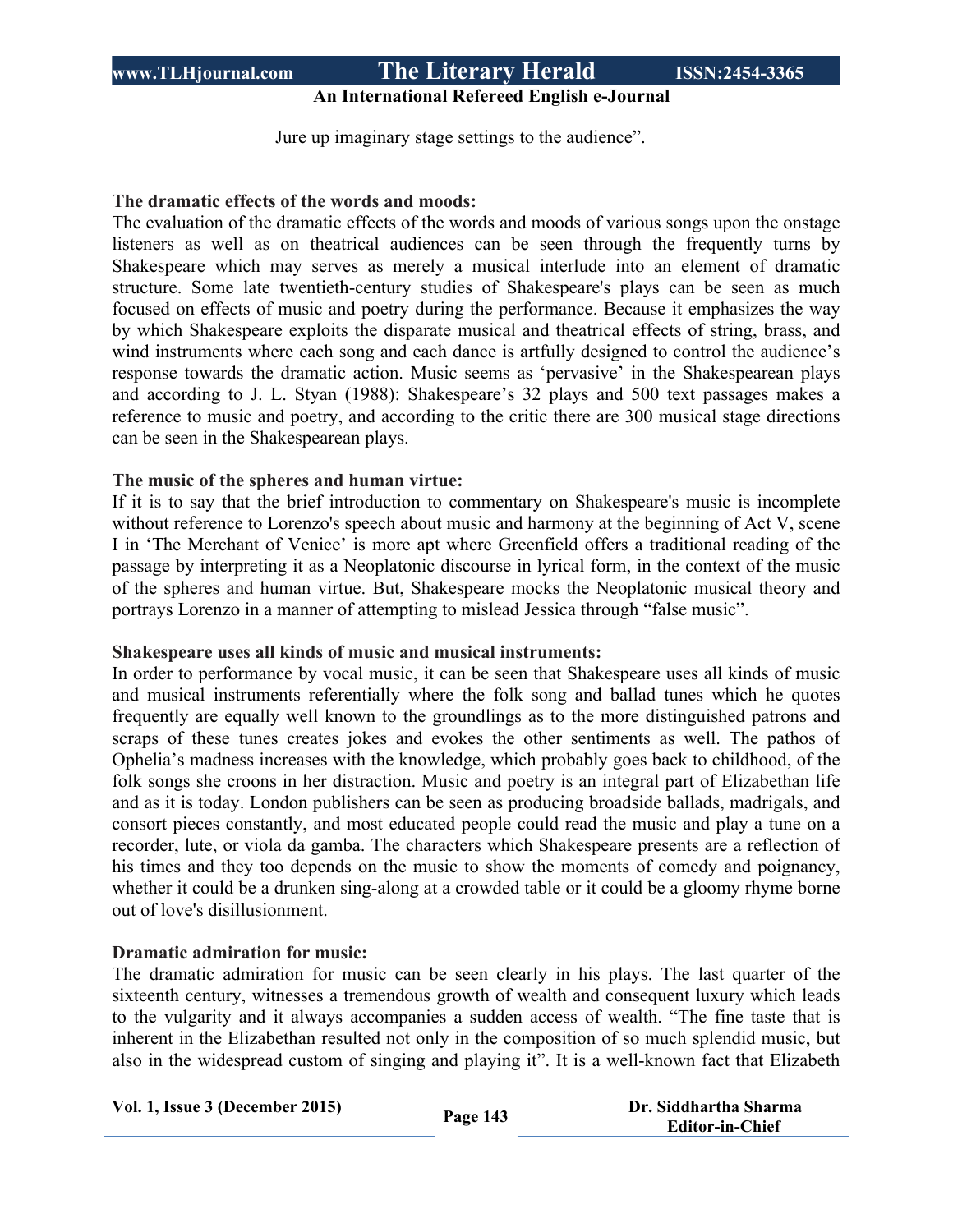### **An International Refereed English e-Journal**

herself has been a great love for music and poetry. The following lines to a musical publication in 1573, shows her deep concern for the music:

 "The queen, the glory of our age and isle, With royal favour bis this science smile; Nor hears she others' labor'd lays, But artist-like, herself both signs and plays."

### **Contributes to the plot, theme, and characterization:**

This study shows beautifully that Shakespearean music contributes to the plot, theme, and characterization in the play, and that the formal elements of the music reflect both these aspects and the success of the music itself. For example, Sternfeld writes that "Shakespeare uses songs in two forms: firstly to express the character of the singer or the dramatic situation; and secondly to influence the disposition of the Magic songs".

Shakespeare as an uncompromising detractor of the music:

Shakespeare as an uncompromising detractor of the music in Elizabethan drama has given the credit where it is due: 'undoubtedly Shakespeare is skillful in weaving together much incongruous matter into a unified whole'. So the skill which Shakespeare uses in the music with what dramatic effects in particular, is one of the major concerns of this paper because during incorporating the music in the plays here becomes a common practice to use melodies or words of popular ballads or street songs because it helps a lot to the musically less-gifted actor during his performance.

#### **The harmony between man and man, or between man and Nature:**

The harmony of both poetry and music is a symbol of the harmony between man and man, or between man and Nature and the harmony of a well-ordered nation also reflects in musical harmony obviously and the greater harmony of the Universe can be seen in the music of the spheres:

> "Ring out, ye crystal spheres, Once bless our human ears (If ye have power to touch our senses so), And let your silver chime Move in melodious time, And let the bass of heav'n's deep organ blow**;** And with your ninefold harmony Make up the full consort to th' angelic symphony".

In order to bring the harmony, it can be seen that music and poetry has mystical powers and the proof of this is seen in the unexplained sympathetic vibration of similarly tuned musical instruments where the mystical nature of music makes it an ideal means of portraying the supernatural. On the other side of the pole, another powerful image of harmony and order can be found easily in the dance. Not only the harmony, but the orderly movements of the dancers can be realized easily which reflects the harmony and order in the world of human relationships to a

**Vol. 1, Issue <sup>3</sup> (December 2015) Page <sup>144</sup> Dr. Siddhartha Sharma**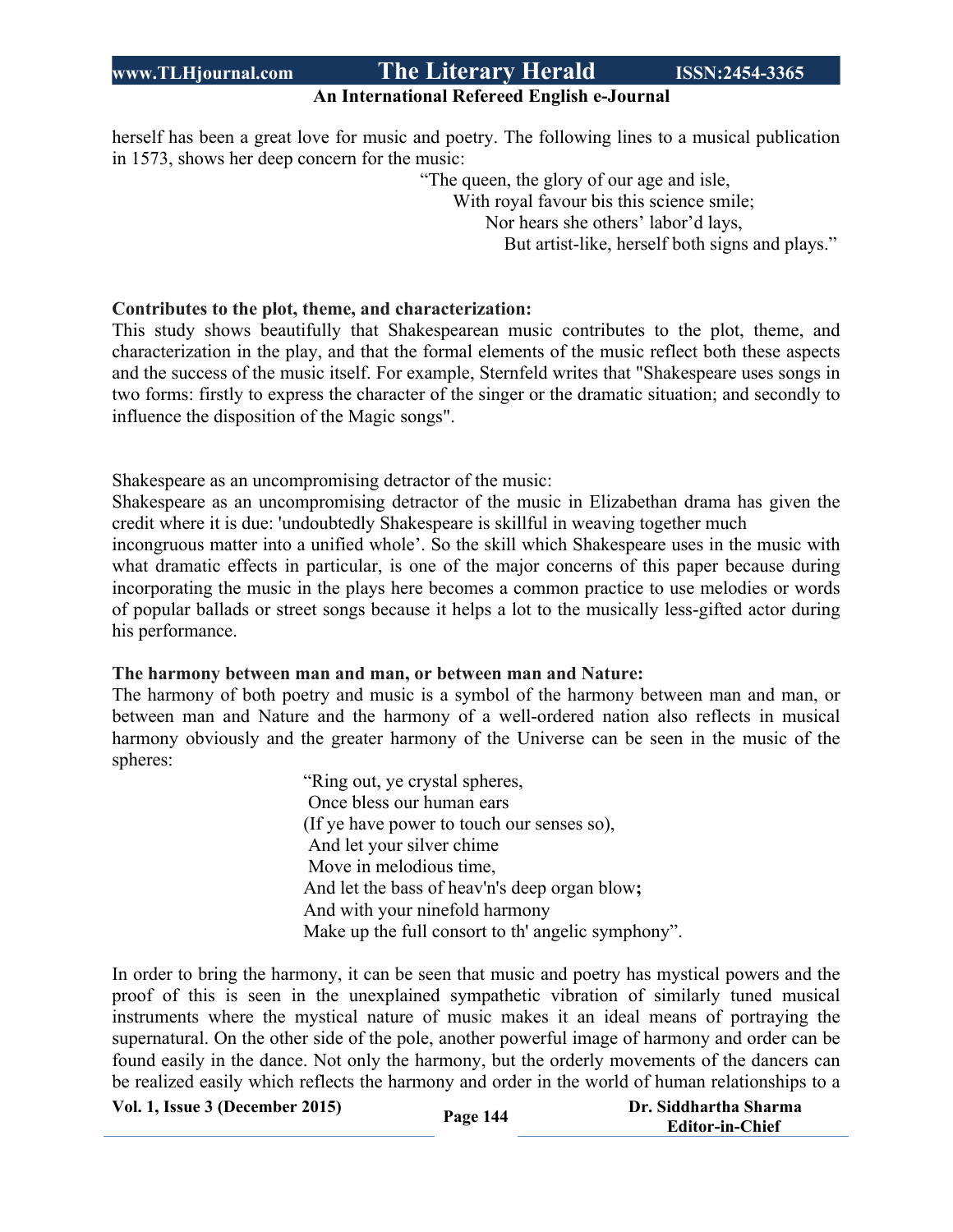## **An International Refereed English e-Journal**

greater extent. During the analysis, it can be feel beautifully that comedies and the Romances stand apart from the body of the comedies, but both must be seen as different solutions to the problem of blending of the tragic and comic elements in a comedy – and Shakespeare tackles this problem too seriously in 'The Merchant of Venice' and a little criticism can be seen as devoted to music and poetry in Shakespearean comedies.

#### **Conclusion**

According to Edward W. Naylor's 'Shakespeare and Music' (1896:78): there must be a musical historian rather than the literary critic, and much of his study is consisting of catalogues of the various aspects of music in the plays with brief comments relating to their history. Another critic John H. Long's trilogy in 'Shakespeare's Use of Music', shows his concern for the historical accuracy where he tries to find out the contemporary musical settings for every occurrence of music in Shakespeare's plays by giving the detailed account that - how he feels many of the scenes should be staged, the dramatic effect of music being an important consideration.

The songs are incantation and Shakespeare's main concern is with the poetry which is related to music. So, in this way, 'writing of songs' becomes a curious joy and a sort of expression of thoughts other than the story for Shakespeare. And finally it can be said that according to the views of Shakespeare music promotes human and social reconciliation and songs and music plays an important role in this task. Nobody can say in a single way that Shakespeare is famous for his songs and his songs are famous then him. Obviously, the response is that his works, the elements which he uses in the play and he himself are tremendous and unreachable to anyone. So the skill which Shakespeare uses in the music and poetry with what dramatic effects in particular, was one of the major concerns of this paper because during incorporating the music in the plays here becomes a common practice to use melodies or words of popular ballads or street songs because it helps a lot to the musically less-gifted actor during his performance.

### **References**

A.) Long, John H. "Shakespeare's Use of Music": A Study of the Music and its Performance in the Original Production of Seven Comedies. Gainesville: U of Florida P, 1961.

B.) Dolan, Frances E. "*Introduction"* in Shakespeare, As You like It", New York: Penguin Books, 2000.

C.) Muir, Kenneth. "*The Merchant of Venice*". *Shakespeare's Sources: Comedies and Tragedies*. New York: Routledge, 2005.

D.) http://www.jstor.org/stable/2916855? redirected.

E.) Shakespeare, William*. "The Merchant of Venice"*, Peacock Books, 2008.

F.) Edward W. Naylor. *"Shakespeare and Music*": With Illustrations from the Music of the 16th and 17th centuries, London, 1896.

G.) Shakespeare, William. "*As You Like It"*, Worldwide Publications, 2006

| Vol. 1, Issue 3 (December 2015) | Page 145 | Dr. Siddhartha Sharma  |
|---------------------------------|----------|------------------------|
|                                 |          | <b>Editor-in-Chief</b> |